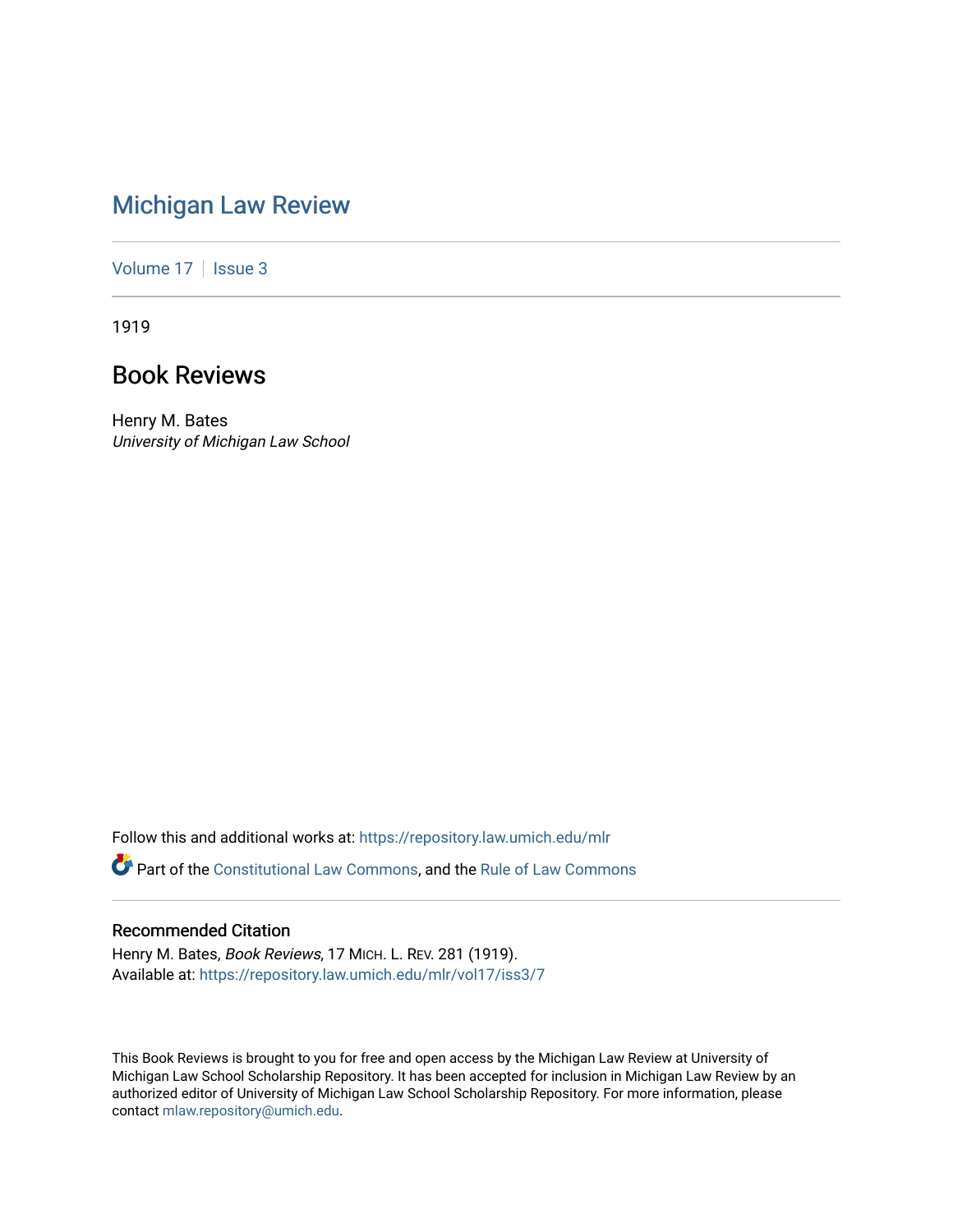## BOOK REVIEWS

FEDERAL POWER, ITS GROWTH AND NECESSITY. By Henry Litchfield West, Former Commissioner of the District of Columbia, New York: George H. Doran Company, 1918; pp. xiv, 216.

This little book makes no pretense of exhaustive, scholarly treatment. It is without notes, citation of cases or authorities, or index; nevertheless it is a work which could be read with interest and benefit by every thoughtful citizen. The purpose of the author is to show the enormous expansion of federal power and actual control, a development, as Mr. West says, which was inevitable if "We the People of the United States" were to become a nation or long endure even as a union of states. But the conditions and circumstances which have produced this extraordinary accretion of power to the federal government are more obvious in the retrospect than they were in that vision of the future which lay before the men of 1787; and so it may be doubted whether Mr. West is wholly justified in saying, as he does (pp. 36, 37) that when Hamilton declared that a contest between the Union and the State governments "will be most apt to end to the disadvantage of the Union'', he (Hamilton) "deliberately misled the people in his overwhelming desire to secure the ratification of the Constitution", or else that "his political acumen has been over-rated". Had Washington and Hamilton and Adams not dominated our first government, and especially had it not been that the masterful mind and statesmanly nationalism of John Marshall directed the Supreme Court during the critical years, 1801 to 1835, a very different tendency and development might well have marked the first century and more of our political life. However, the historical chapters in the book are avowedly .only "sketchy" and the minor statements, about which opinions might differ, are not such as to invalidate the larger conclusions to which the author leads.

The outstanding Congressional legislation, and the principal decisions of the Supreme Court, especially of the last forty years, of centralizing tendencies, are, of course, familiar to lawyers, but it is doubtful if even most of them realize the enormous development of federal power and the recent great acceleration of that development, marked by the creation and functioning of the Inter-State Commerce Commission, the Federal Trade Commission, the Federal Reserve Board, to mention only a few of the most striking assertions of national power. When one thinks of how epoch-making was the decision in *Gibbo11s* v. *Ogden,* of how the great Chief Justice labored the point in that first easy advance, as it now seems to us, of how even the nationally-minded Chancellor Kent doubted the paramountcy of the Congressional Navigation Act over a license issued by the State of New York, and then reflect upon the almost debonair ease with which the same court today sustains the Congressional Lottery Act, the multitudinous and far-reaching acts of inter-state commerce legislation, the Pure Food Act, the White Slave Act, he gets some realization of how great, how extended and how